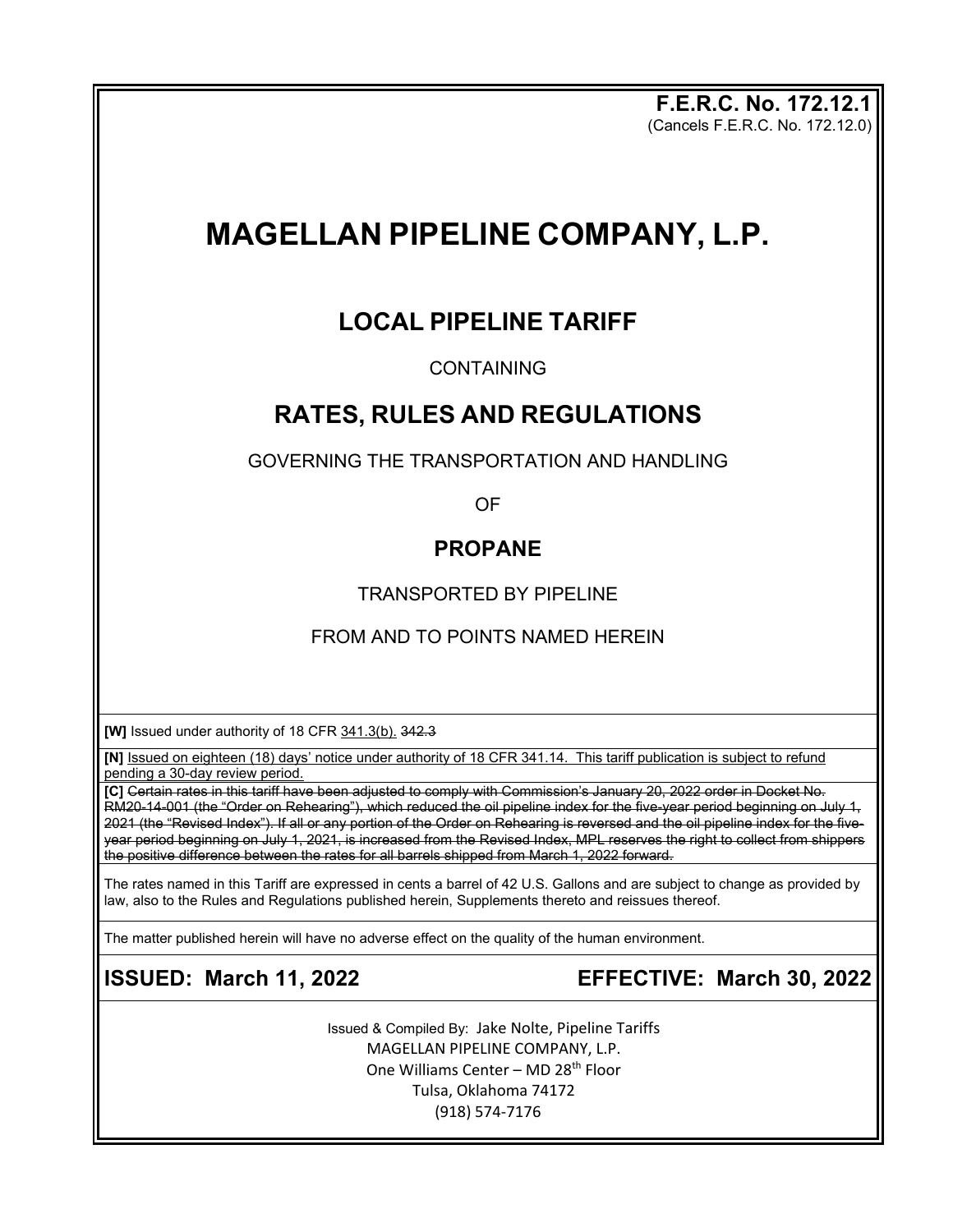### **GENERAL APPLICATION OF TARIFF**

Propane will be transported through Carrier's facilities only as provided in these rules and regulations.

#### **COMMODITY DESCRIPTION AND MEASUREMENT**

#### **ITEM 5 – PROPANE DEFINED**

"Propane" as used herein means Propane that meets the specifications issued by the originating Carrier. Such specifications may be modified from time to time.

#### **ITEM 10 - PROPANE ACCEPTANCE SPECIFICATIONS**

Propane shall be accepted for transportation only when such Propane meets all required specifications as uniformly established by the Carrier. Carrier may sample and test shipment prior to acceptance and in the event of variance between Consignor's and Carrier's tests, the latter shall prevail.

#### **ITEM 15 –DEFINITIONS**

"Barrel" means forty-two (42) United States gallons at sixty (60) degrees Fahrenheit.

"Carrier" means and refers to Magellan Pipeline Company, L.P.

"Consignee" means and refers to the party having ownership of Propane transferred to them.

"Consignor" means the party which tendered Propane to Carrier.

"Destination" means the facility of Carrier at which Carrier delivers Propane out of Carrier's pipeline and/or terminal not owned by MPL to which Propane is delivered from Carrier's pipeline.

"Inventory Owner" means the party, either Shipper or Consignee, holding title to Propane in Carrier's system.

"Open Stock Status" means that a Shipper may withdraw at a Carrier Destination the same quantity of Propane which Carrier is receiving at a Carrier Origin from Shipper on the same day if both Shipper's and Carrier's inventories are sufficient as stated in Item 85.

"Origin" means the facility of Carrier at which Carrier receives Propane into Carrier's pipeline.

"Propane" means the commodities more specifically defined in Item 5 and meeting the specifications referenced in Item 10.

"Shipper" means the party who contracts with the Carrier for transportation of Propane pursuant to the terms of this tariff.

"Tender" means an offer by a Shipper to a Carrier of a stated quantity of Propane from a specified Origin or Origins to a specified Destination or Destinations pursuant to the terms of this tariff.

#### **PRESHIPMENT REQUIREMENTS AND PROCEDURES**

#### **ITEM 20 - PRORATION OF PIPELINE CAPACITY**

When the total volume of the various commodities offered for shipment on Carrier's system, in accordance with the procedures for scheduling of shipments, is greater than can be transported within the period covered by such schedules, commodities offered by each Shipper for transportation will be transported in such quantities and at such times, to the limit of Carrier's normal operating capacity, so as to avoid unjust discrimination or undue preference among Shippers and to fulfill requirements of governmental agencies.

#### **ITEM 25 - ACCEPTANCE FREE FROM LIENS AND CHARGES**

The Carrier shall have the right to reject any Propane when tendered for shipment, which may be involved in litigation, the title of which may be in dispute or which may be encumbered by lien or charge of any kind. Further, Carrier may require of the Consignor proof of his perfect and unencumbered title or a satisfactory indemnity bond.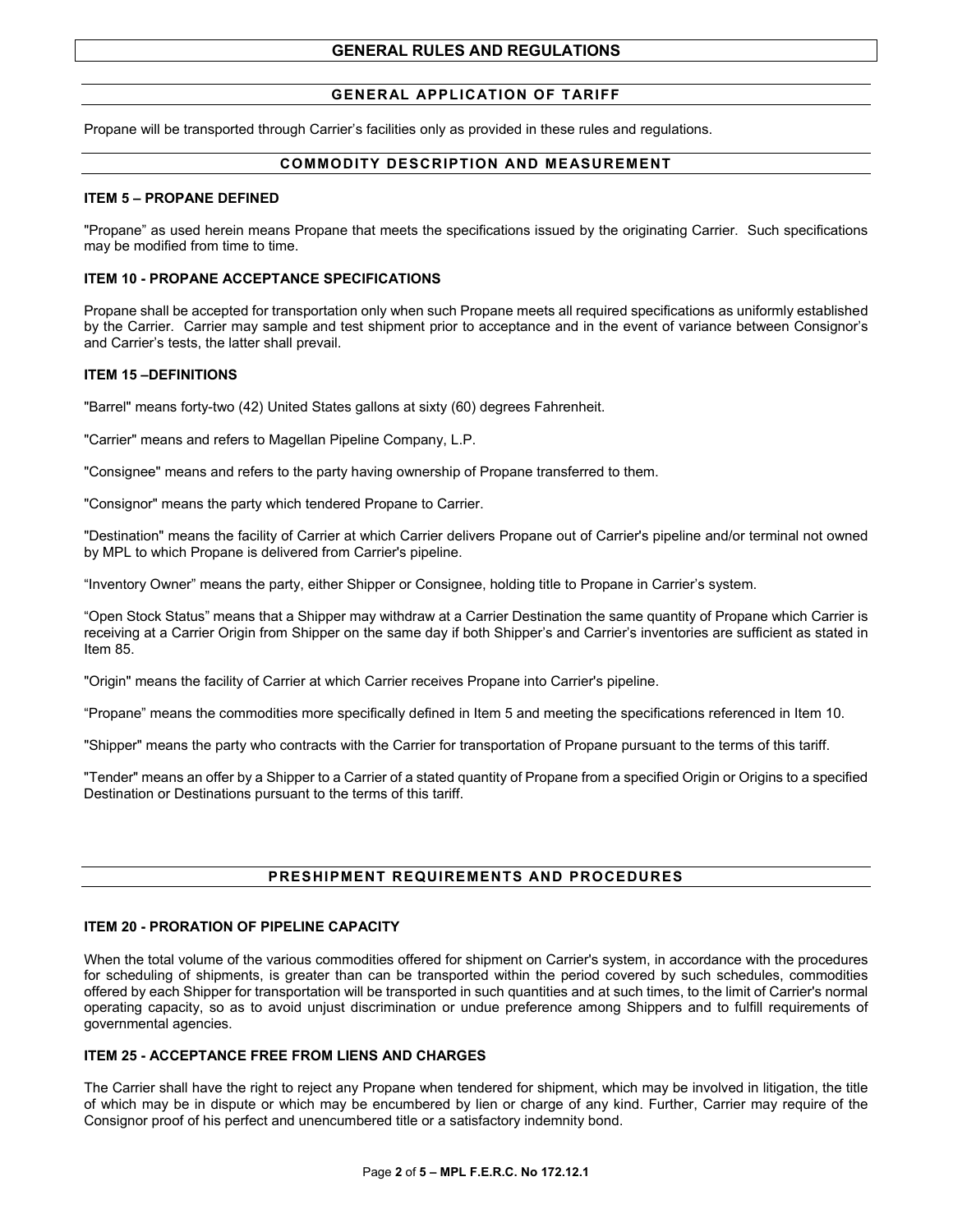#### **ITEM 30 - FACILITIES REQUIRED AT ORIGIN AND DESTINATION**

- (A) Carrier will provide such facilities at the Origin, as it deems necessary for the operation of the pipeline. Shipments will be accepted for transportation hereunder when Shipper has provided facilities, satisfactory to Carrier, capable of delivering Propane into the Origin at pressures and at flow pumping rates required by Carrier.
- (B) Shippers shall furnish the necessary means to promptly receive Propane as they arrive at the Destinations.

#### **ITEM 35 - PAYMENT OF TRANSPORTATION AND OTHER CHARGES**

The transportation and all other applicable lawful charges accruing on Propane accepted for transportation shall be paid before the release of Propane from the custody of the Carrier. If required, all such applicable charges shall be prepaid at point of Origin. Propane accepted for transportation shall be subject to a lien for all applicable current and antecedent lawful charges. Shippers Propane will be made unavailable for delivery until such charges are paid.

If such charges are not paid by the due date stated on the invoice, Carrier shall have the right to assess finance charges on the entire past due balance (including principal and accumulated but unpaid finance charges) until paid in full at the rate equal to one hundred twenty-five percent (125%) of the prime rate of interest charged by Citibank N.A., New York, New York as of the due date or the maximum finance charge rate allowed by law, whichever is less.

If the Propane remains in Carrier's custody more than thirty (30) days after the notice of delivery by Carrier, Carrier shall have the right to sell the Propane at a public or private sale in a commercially reasonable manner to collect such charges.

Carrier reserves the right to set-off any such charges against any monies owed to Shipper by Carrier or any Propane of Shipper in Carrier's custody.

#### **ITEM 40 – TAX REGISTRATION**

Consignors and Consignees shall be required to provide proof of registration with or tax exemption from the appropriate Federal and/or State tax authorities related to the collection and payment of fuels excise tax or other similar taxes, levies, or assessments. Failure of the Consignor and Consignee to do so shall not relieve the Consignor or Consignee from the obligation to pay any such tax, levy, or assessment. Any tax, levy, assessment, or other charge imposed by such authority against Carrier as the result of such failure shall be collected by Carrier under the provisions of Item 35.

#### **ITEM 45 – MEASUREMENT, VOLUME CORRECTIONS AND TENDER DEDUCTIONS**

Propane will be measured on the basis of volume corrections for temperature from observed temperature to 60 degrees Fahrenheit and on the basis of volume correction for pressure from observed pressures to equilibrium vapor pressure at 60 degrees Fahrenheit. Propane shall be measured by Carrier on receipt and delivery.

A tender deduction of one-fourth (¼) of one percent (1%) by volume will be made on the quantity of Propane accepted for transportation from all Origins.

#### **ITEM 50 - PIPEAGE CONTRACTS REQUIRED**

Separate pipeage contracts in accord with this tariff and these regulations covering further details may be required by the Carrier before any duty of transportation shall arise.

#### **ITEM 55 - SCHEDULING OF SHIPMENTS**

Propane shall be accepted for transportation at such time and in such quantities as scheduled by Carrier. Such schedules may be modified from time to time in the manner and to the extent reasonably desirable to facilitate the efficient and economical use and operation of the Carrier's facilities and to reasonably accommodate Consignor's needs for transportation.

#### **ITEM 60 - COMMODITY**

Carrier is engaged in the transportation of Propane specified and described in Item 5. No Propane will be received for transportation except good merchantable Propane of substantially the same kind and quality as that being currently transported through the same facilities for other Shippers. Shipper warrants to Carrier that any Propane tendered to Carrier conforms with the specifications for such Propane and is merchantable. Propane of substantially different grade or quality will be transported only in such quantities and upon such terms and conditions as Carrier and Shipper may agree.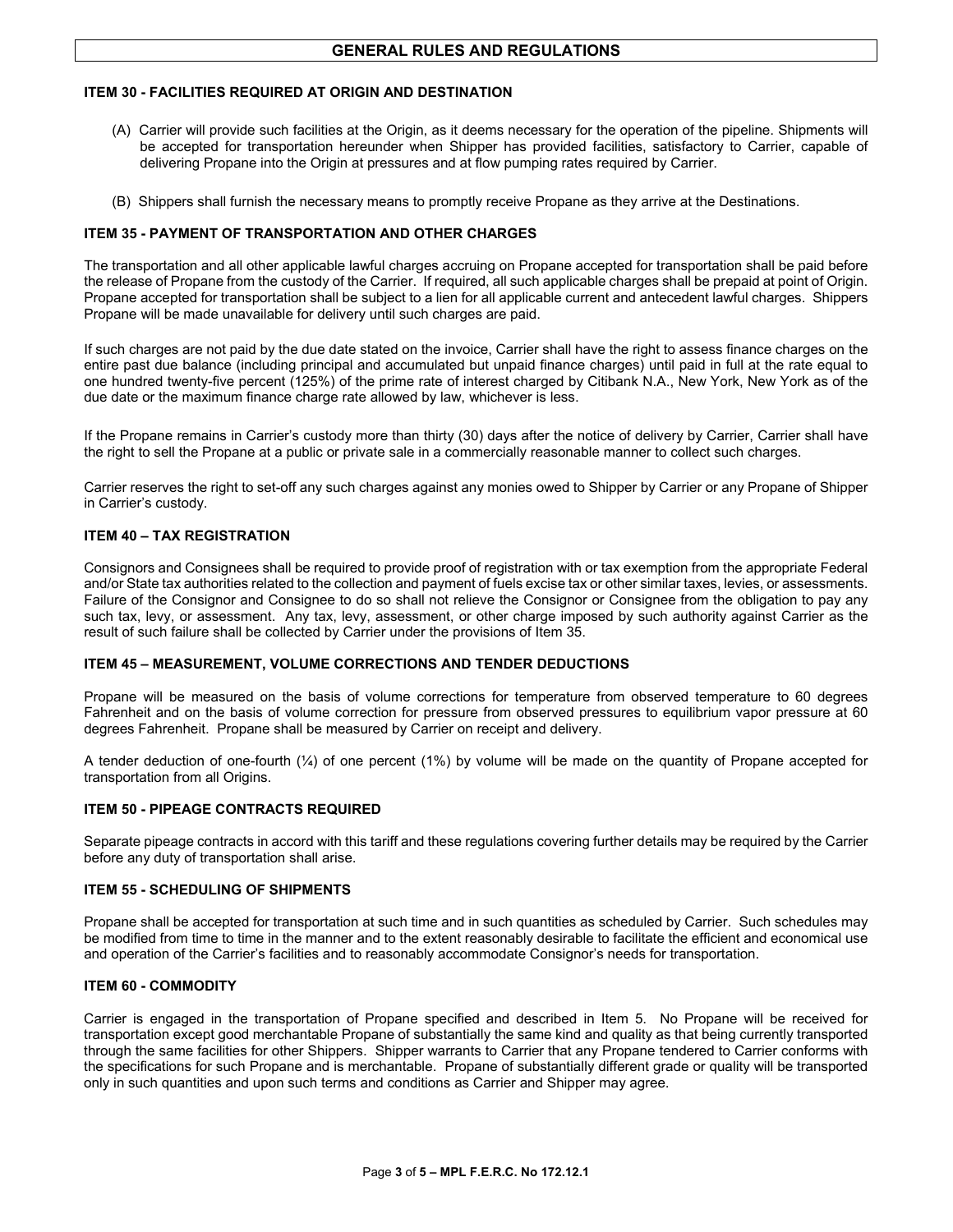#### **TRANSPORTATION SERVICES AND RELATED REQUIREMENTS**

#### **ITEM 65 - MINIMUM SHIPMENT**

A shipment of 25,000 Barrels or more of Propane only shall be accepted for transportation from one Consignor; however, any quantity of barrelage of Propane shall be accepted for transportation at Origin from one Consignor subject to delay until Carrier has accumulated 25,000 Barrels of Propane from the same or other Consignors. To the extent reasonably desirable to facilitate the efficient and economical use and operation of the Carrier's facilities, and to reasonably accommodate Shippers need for transportation, Carrier may move smaller batches from time to time.

#### **ITEM 75 - APPLICATION OF RATES TO INTERMEDIATE POINTS**

Propane accepted for transportation to any point on Carrier's pipeline not named in this tariff, but which is intermediate to a point to which rates are published, will be assessed the rate in effect to the next more distant point published in the tariff.

#### **ITEM 80 - IDENTITY OF SHIPMENT**

Carrier will not maintain identity of Propane shipments but will deliver from its common stream.

#### **ITEM 120 - CHARGES FOR SPILL COMPENSATION ACTS AND REGULATIONS**

In addition to the transportation charges and all other charges accruing on Propane accepted for transportation, a per Barrel charge will be assessed and collected in the amount of any tax, fee, or other charge levied against Carrier in connection with such Propane pursuant to any federal, state, or local act or regulation which levies a tax, fee, or other charge on the receipt, delivery, transfer, or transportation of such Propane within their jurisdiction for the purpose of creating a fund for the prevention, containment, clean up, and/or removal of spills and/or reimbursement of persons sustaining such costs or losses therefrom.

#### **ITEM 125 – COMMUNICATIONS FACILITIES**

Shippers may use Carrier's private communication facilities for messages incident to their shipments. Carrier will not be liable for non-delivery of messages or for errors or delays in transmission or interruption of such service.

#### **LIABILITY AND CLAIM SETTLEMENT**

#### **ITEM 130 - DUTY OF CARRIER**

The Carrier shall transport and deliver into terminal facilities at Destination with reasonable diligence, the quantity of Propane accepted for transportation.

#### **ITEM 135 - LIABILITY OF CARRIER**

The Carrier shall not be liable for any delay in transportation or loss of Propane caused by acts of God; storm, flood, extreme weather, fire, explosion; war, invasion, hostilities, rebellion, insurrection, riots; strikes, picketing or other labor stoppages, whether of Carrier's employees or otherwise; electrical or electronic failure or malfunction; communications failure or malfunction; computer hardware and/or software failure, malfunction; or inaccuracy; breakage or accident to machinery or equipment; proration; temporary restraining orders, injunctions, or compliance orders issued by courts or governmental agencies; seizure or destruction under quarantine or customs regulations, or confiscation by order of any government or public authority, or risks of contraband or illegal transportation or trade; or any cause not due to fault or negligence or any cause reasonably beyond the control of Carrier. In the event of such loss, each owner shall bear the loss in the same proportion as its share of the total quantity of the kind of Propane involved in the loss in the custody of the Carrier at the time of such loss. Each owner shall be entitled to receive only so much of its share remaining after its due proportion of the loss is deducted. The Carrier shall compute the quantities of loss and shall prepare and submit a statement to the owners showing the apportionment of the loss among the owners involved.

Carrier will transport and deliver Propane with reasonable diligence and dispatch, but will not be liable for delays in transportation of Propane to a particular market.

The Carrier shall not be liable for discoloration, contamination or deterioration of Propane transported unless such discoloration, contamination or deterioration results from the negligence of the Carrier. In the event of such damage, each owner's share of the damaged Propane shall be in the same proportion as its share of the total quantity of shipments involved and each such owner shall be allocated only its proportionate share of damaged Propane.